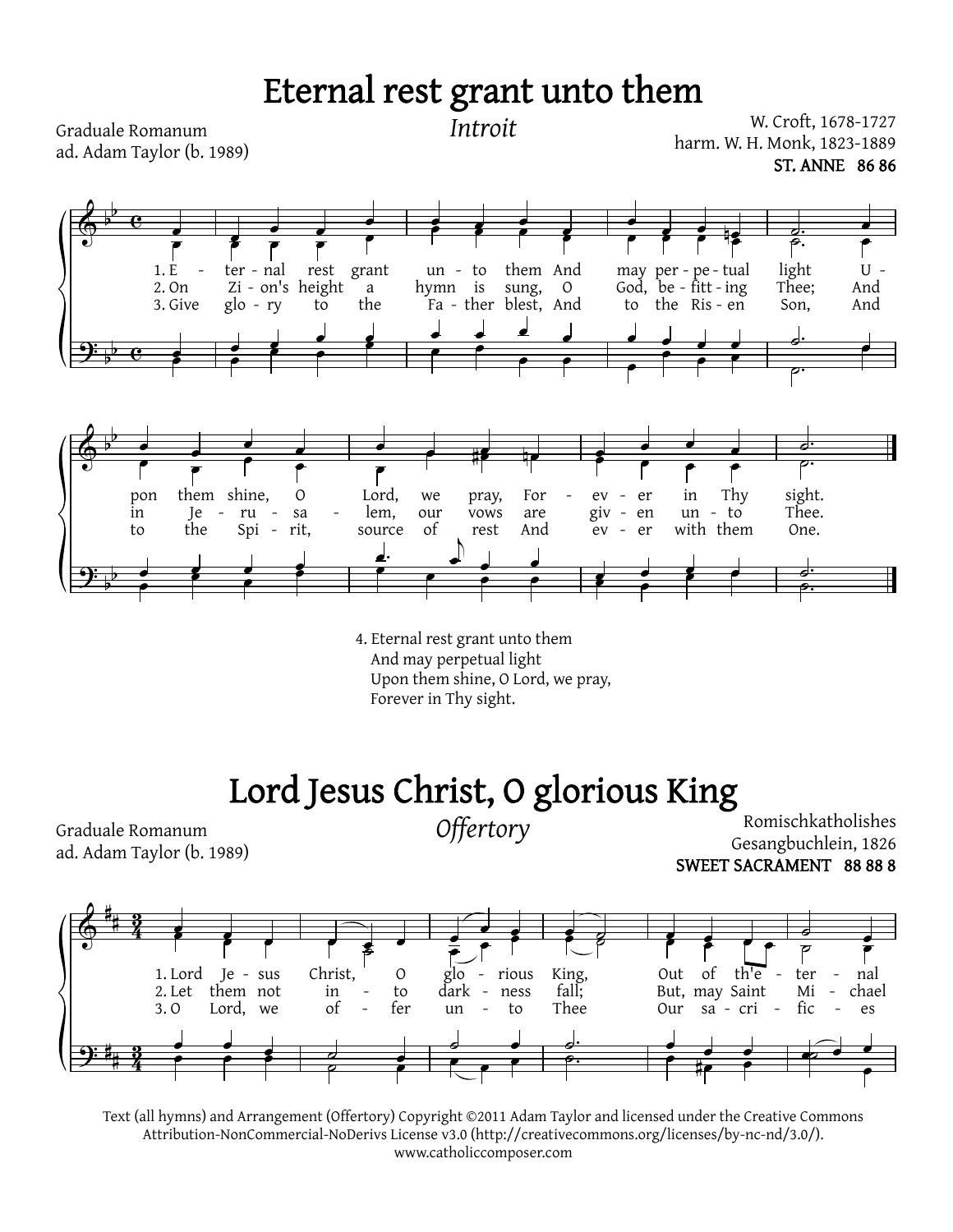

## Eternal light upon them shine

Graduale Romanum ad. Adam Taylor (b. 1989) Communion

ad. from John Day's Psalter, 1562 ST. FLAVIAN 86 86